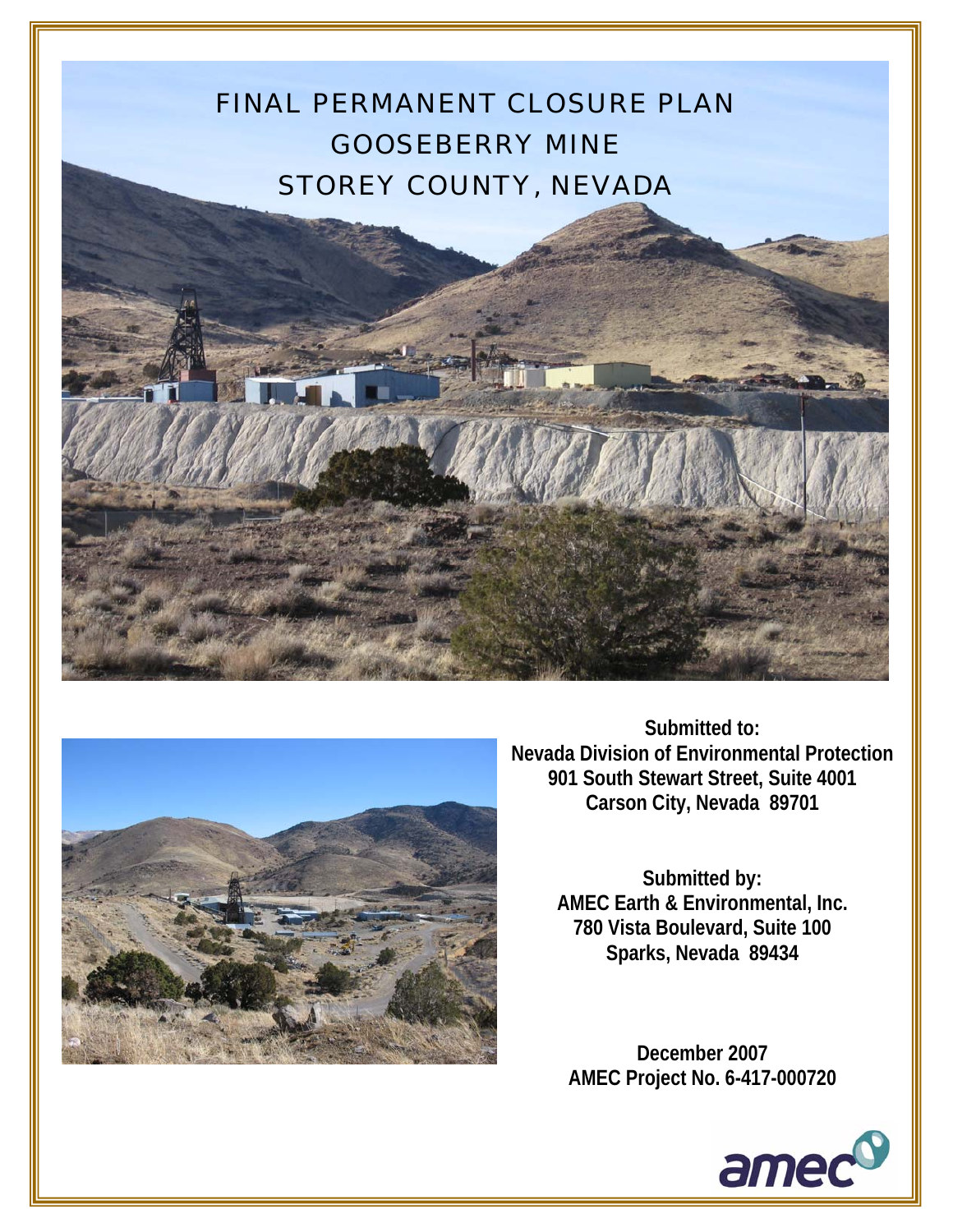

December 6, 2007 AMEC Project No. 6-417-000720

Nevada Division of Environmental Protection 901 South Stewart Street, Suite 4001 Carson City, Nevada 89701

**Attention: Mr. Sam Jackson Bownfields Program Manager** 

### **Re: FINAL PERMANENT CLOSURE PLAN Gooseberry Mine, Storey County, Nevada**

Dear Mr. Jackson:

Enclosed are two hard copies and one electronic copy of AMEC Earth & Environmental, Inc.'s (AMEC's) draft final permanent closure plan for the Gooseberry Mine. This plan contains a description of the closure activities to take place at the site with future development activities considered. Much of the plan deals with the closure of mine process and waste facilities such as the heap leach pad, tailings and materials associated with the mill. The plan is general in nature regarding the removal of buildings and structures that may be salvaged or reused. Of special note is our proposed reuse of the waste rock dump for parking or low load bearing structures rather than the regrading and capping associated with typical closure activities. This has been proposed to try to maximize building space at the site. In addition, structural plugs for the shafts have been designed and presented. The purpose of these plugs is to allow for more useable land after closure activities have been completed.

This Final Permanent Closure Plan is intended as a guide. We envision that a prospective developer may wish to develop site plans that modify the proposed work. However, the plan presented herein should provide the guidance needed by both Storey County and a prospective developer on the issues to be managed at the site and how they may be addressed.

Respectfully submitted,

**AMEC Earth & Environmental, Inc. Reviewed by, Reviewed by, Reviewed by, Reviewed by, Reviewed by, Reviewed by, Reviewed by, Reviewed by, Reviewed by, Reviewed by, Reviewed by, Reviewed by, Reviewed by, Reviewed by, Revi** 

Brett Whitford, C.E.M. John Dyer, C.E.M. Environmental Services Manager Senior Project Manager

*I hereby certify that I am responsible for the services described in this document and for the preparation of this document. The services described in this document have been provided in a manner consistent with the current standards of the profession and to the best of my knowledge comply with all applicable federal, state and local statutes, regulations and ordinances.*

BW/JD/mm

#### **Enclosures**

AMEC Earth & Environmental, Inc. 780 Vista Boulevard, Suite 100 Sparks, Nevada USA 89434-6656 Tel + 1 (775) 331-2375 Fax + 1 (775) 331-4153 www.amec.com J:\Clerical\2007\Nov\_07\6417000720\_NDEP\Final\_Closure\_Plan.doc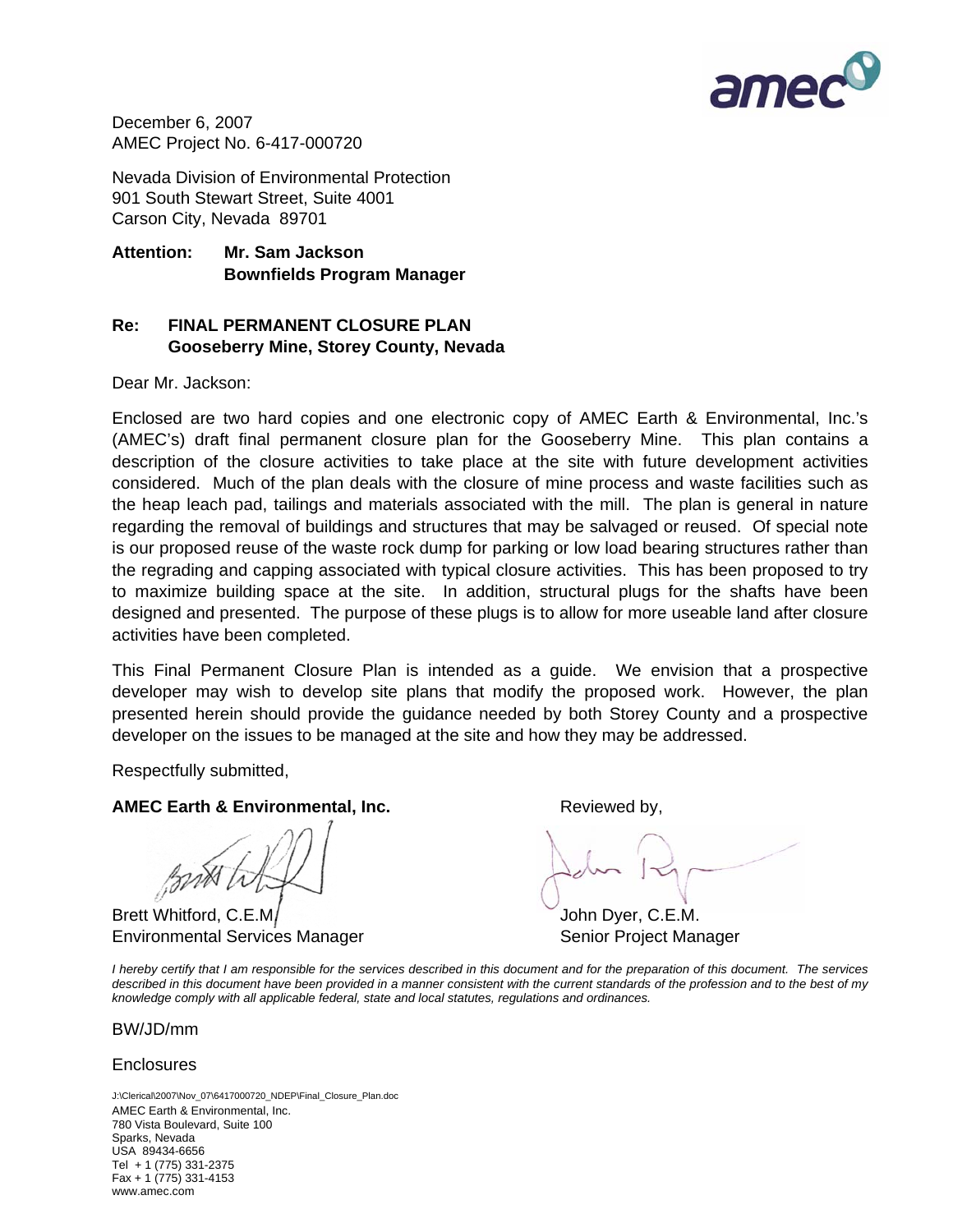

# **TABLE OF CONTENTS**

#### **SECTION**

#### **PAGE**

| 1.               |     |                                                       |  |
|------------------|-----|-------------------------------------------------------|--|
|                  | 1.1 |                                                       |  |
|                  | 1.2 |                                                       |  |
| 2.               |     |                                                       |  |
|                  | 2.1 |                                                       |  |
|                  |     | 2.1.1                                                 |  |
|                  |     | 2.1.2                                                 |  |
|                  | 2.2 |                                                       |  |
|                  | 2.3 |                                                       |  |
| 3.               |     |                                                       |  |
|                  | 3.1 |                                                       |  |
|                  | 3.2 |                                                       |  |
|                  | 3.3 |                                                       |  |
|                  | 3.4 |                                                       |  |
|                  |     | 3.4.1                                                 |  |
|                  |     | 3.4.2                                                 |  |
|                  |     | 3.4.3                                                 |  |
|                  |     | 3.4.4                                                 |  |
|                  |     | 3.4.5                                                 |  |
|                  |     | 3.4.6                                                 |  |
|                  |     | 3.4.7                                                 |  |
|                  |     | 3.4.8                                                 |  |
|                  |     | 3.4.9                                                 |  |
|                  |     |                                                       |  |
|                  |     | 3.4.11 Miscellaneous Wastes and Contaminant Sources 6 |  |
|                  | 3.5 |                                                       |  |
| $\overline{4}$ . |     |                                                       |  |
| 5.               |     |                                                       |  |
|                  | 5.1 |                                                       |  |
|                  | 5.2 |                                                       |  |
|                  | 5.3 |                                                       |  |
|                  |     | 5.3.1                                                 |  |
|                  |     | 5.3.2                                                 |  |
|                  |     | 5.3.3                                                 |  |
|                  |     |                                                       |  |
|                  | 54  |                                                       |  |
|                  |     |                                                       |  |
|                  |     | 5.4.2                                                 |  |
|                  |     |                                                       |  |
|                  | 5.5 |                                                       |  |
|                  | 5.6 |                                                       |  |
|                  | 5.7 |                                                       |  |
|                  | 5.8 |                                                       |  |
|                  | 5.9 |                                                       |  |
|                  |     |                                                       |  |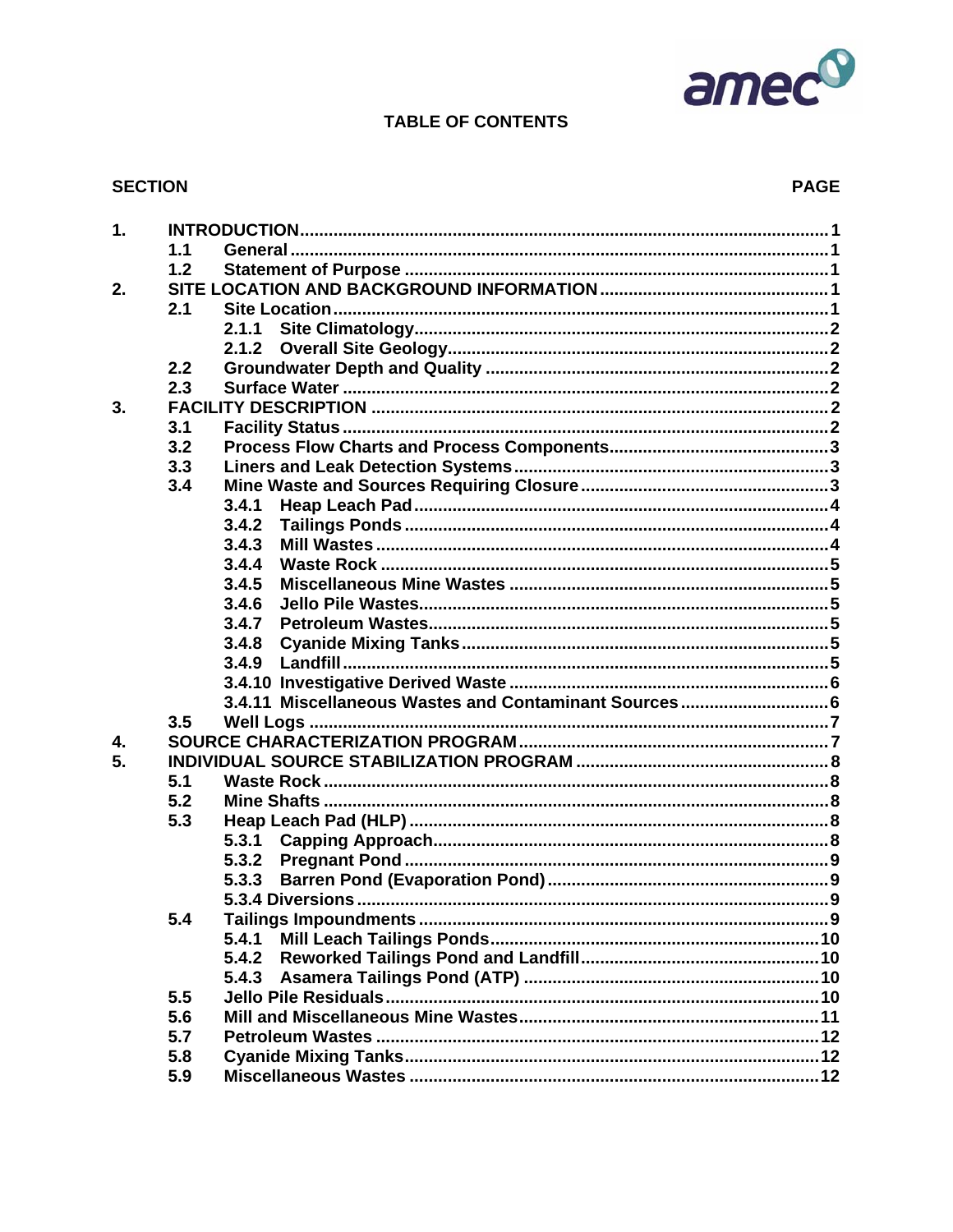

# **TABLE OF CONTENTS (CONTINUED)**

#### **SECTION PAGE**

#### **LIST OF FIGURES**

- 1 Site Location Map
- 2 Site Aerial Photograph

### **LIST OF APPENDICES**

- A Climatological Data
- B Geologic Information
- C Process Flow Charts
- D Closure Drawing Sheets
- E Report of Findings Gooseberry Mine Brownfields Project
- F Shaft Closure Plan
- G Draft Technical Specifications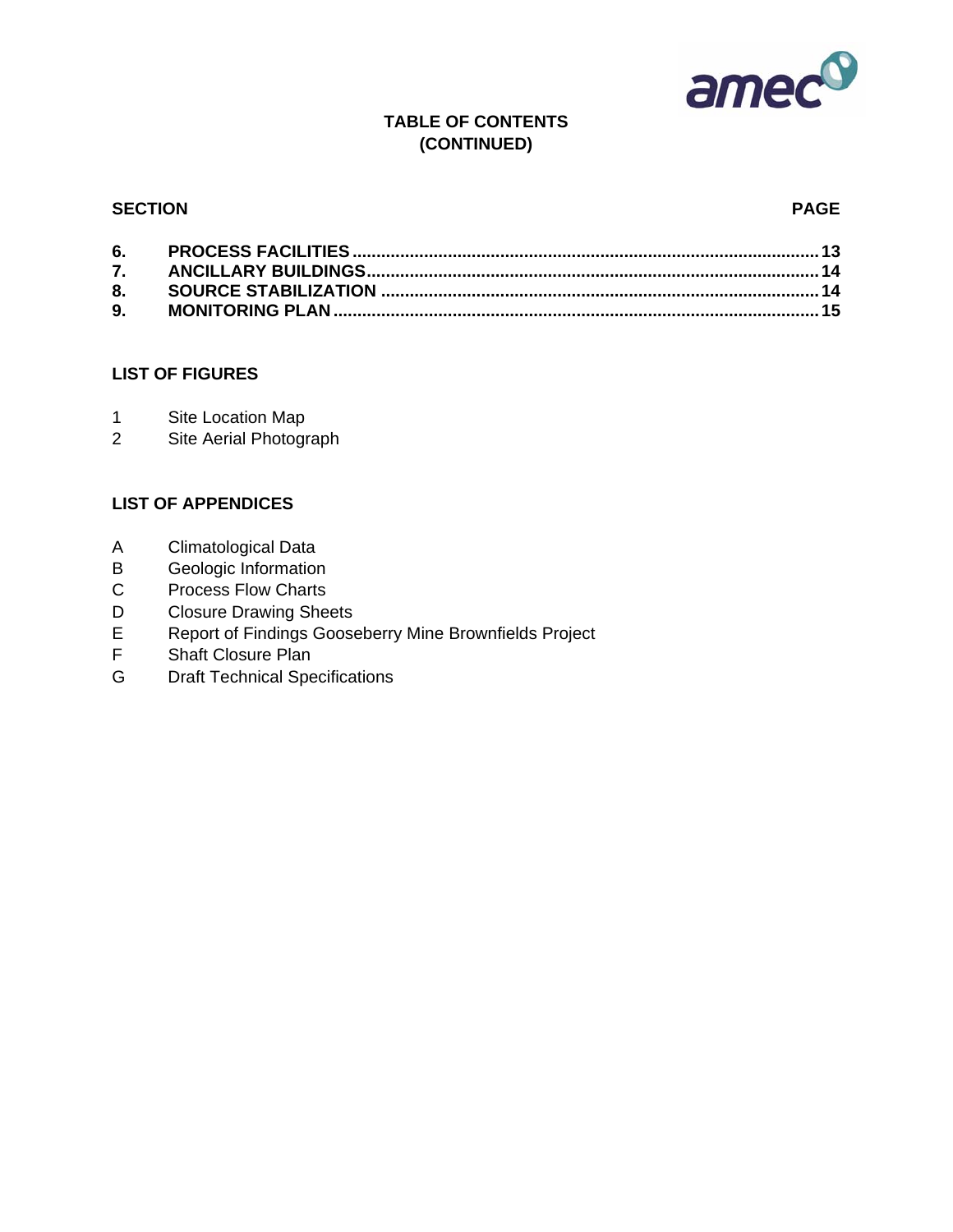

## <span id="page-4-0"></span>**1. INTRODUCTION**

### **1.1 General**

The Gooseberry Mine operated as an underground mine from about 1906 until 1992. Storey County obtained control of the site through tax foreclosure from Palace Resources Inc. in 2005. The site is located immediately adjacent to the Reno-Tahoe Industrial Park (the largest industrial park in the United States). The Gooseberry site location and former use as an industrial/mining site is thought to be compatible with surrounding land use and have potential for industrial redevelopment. Storey County wishes to divest itself of this site and return it to productive land.

The Nevada Division of Environmental Protection (NDEP) assisted Storey County by obtaining assessment funding for the site through a special grant from the U.S. E.P.A. Brownfields Program (Brownfields). This closure plan draws upon the data and information obtained through the use of the grant funding.

### **1.2 Statement of Purpose**

The purpose of this Final Permanent Closure Plan (FPCP) is to identify the environmental issues at the site that have the potential to degrade waters of the state. This plan follows the guidelines for FPCP preparation as published by the NDEP. This document presents an assessment of onsite hazardous materials and the future management of these materials. AMEC understands that, unlike more remote mine sites in Nevada, this site may be redeveloped in the future and the Final Closure Plan should reflect future land reuse.

This Final Permanent Closure Plan is intended as a guide. Project specific modifications to proposed treatments should be incorporated into the plan as necessary to satisfy the requirements of any proposed development as well as to comply with State regulations.

### **2. SITE LOCATION AND BACKGROUND INFORMATION**

#### **2.1 Site Location**

The site is located in Sections 25 and 36, T19N, R22E in Storey County, Nevada (refer to Figures 1 and 2) and is approximately 10 miles south of Interstate 80 from of the Tracy/Clark exit.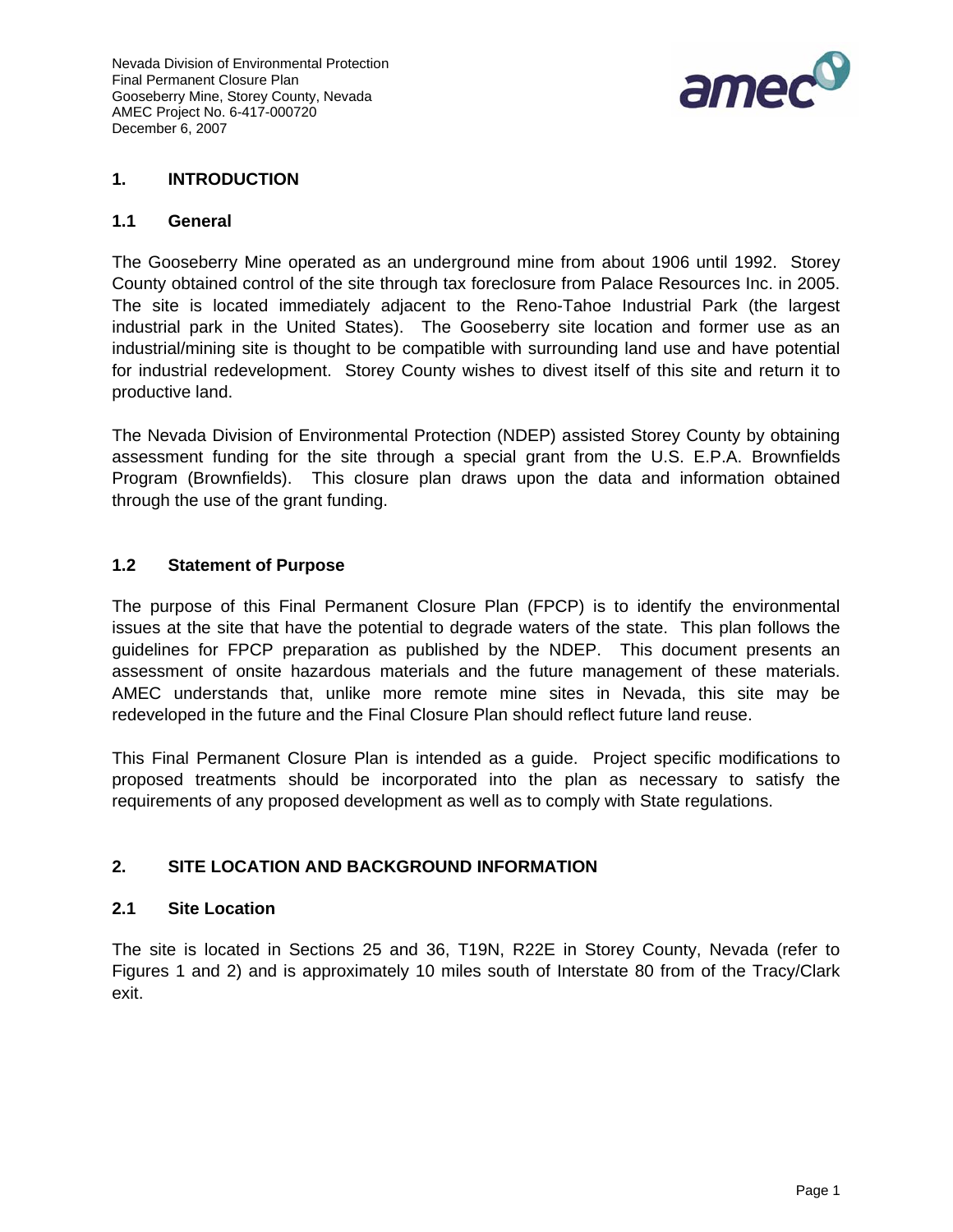

## <span id="page-5-0"></span>**2.1.1 Site Climatology**

Appendix A contains a reprint of the climatology section from the Plan of Operations prepared by Asamera Minerals in 1988. Updated climate data from the Virginia City and Stations is also provided. The largest variable for the site is precipitation. The site is higher in elevation than Reno, but not as high as Virginia City. Its location within the Virginia Range may provide some orographic enhanced precipitation during some precipitation events may be shadowed out by the up wind peaks of the Range.

## **2.1.2 Overall Site Geology**

The overall site geology may be found in Appendix B that contains a reprint of the geology section of the Plan of Operations developed by Asamera in 1988.

## **2.2 Groundwater Depth and Quality**

Groundwater was not encountered during assessment activities conducted by AMEC. However, the Plan of Operations (Asamera, 1988) indicated that groundwater existed at depths of 15-25 feet below grade within alluvial deposits and at varying depths in bedrock fracture zones within the project area. This reported condition may exist during wet periods when migrating meteoric water is perched on the bedrock–alluvium interface. Anecdotal information within files found at the Bureau of Land Management, Carson District Office (BLM) indicates that the depth to consistent groundwater is at least 500 feet below grade. Based on the data obtained and reviewed by AMEC, there does not appear to be a permanent or arealy extensive aquifer below the site. Water quality data was not identified in site files held by the BLM or the NDEP.

### **2.3 Surface Water**

The closest perennial surface water body is the Truckee River located ten miles south of the site. There are some mapped springs to the north and east of the site. These springs are located over a mile from the project site.

# **3. FACILITY DESCRIPTION**

### **3.1 Facility Status**

The entire facility is inactive. Most valuable commodities and equipment have been removed from the site and would require replacement in order to make the facility functional as a mine.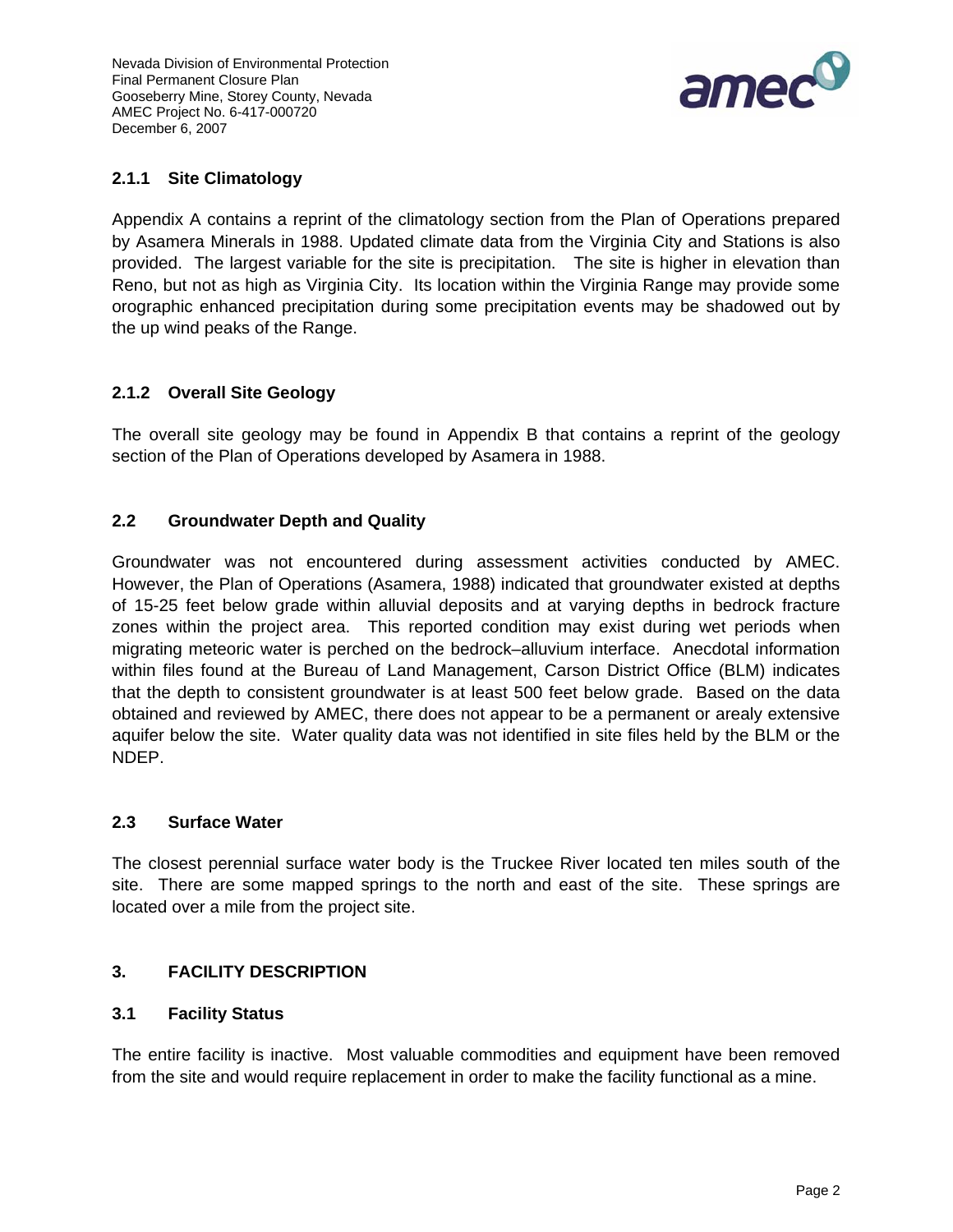

## <span id="page-6-0"></span>**3.2 Process Flow Charts and Process Components**

Appendix C contains copies of process flow charts obtained from the NDEP files. There were two process circuits in the Gooseberry mill. These included the Heap Leach Pad (HLP) process circuit and the underground mine ore process circuit. The HLP and the mine ore circuit used a Merrill-Crowe process that had a 150 gpm capacity to extract metals. The NDEP files indicate that the Merrill-Crowe circuit may have been replaced with a carbon circuit at some point during operations. The mine ore circuit consisted of a ball mill, flotation, agitator, solution mixing and metal recovery.

The capacities of the process containers in the mill building are not all known. However, we estimate that there is about 100 cubic yards of residual process material remaining in or associated with the mill. There are four tailings ponds on site. Figure 2 shows the location of the tailings ponds, process ponds, landfill and former biopad.

Heap leaching consisted of placement of agglomerated tailings onto 30 mil HDPE lined heap leach pad. The drainage system within the pad consists of a series of corrugated slotted pipe that is embedded in a course sand drainage layer. This system discharges into an HDPE lined collection ditch that surrounds three sides of the HLP. These ditches transfer solution flow to a HDPE lined pregnant pond (PP). The PP has a capacity of about 200,000 gallons and solution was pumped from this pond back to the mill building for processing. The PP has an overflow ditch to an HDPE lined pond. This pond acted as both a barren pond and a storm water storage facility.

### **3.3 Liners and Leak Detection Systems**

The pregnant and barren ponds are lined ponds with leak detection and recovery systems. The ponds are lined with a single geomembrane liner. Leak detection systems consist of an underdrain that was constructed of PVC pipe and reported to a fifty five gallon drum. Drawings of the leak detection system are in the NDEP files for the site.

The HLP is also a lined facility as described above. The facility was reportedly built on an engineered subgrade with a 30-40 mil HDPE liner deployed over eight to ten cells. The variability in the thickness of liner and number of cells is due to the inconsistencies in various documents pertaining to the site. AMEC is unaware of a leak detection system for this facility.

The East and West Mill Tailings ponds are also single lined facilities. These facilities do not have a leak detection system or apparent underdrain system.

# **3.4 Mine Waste and Sources Requiring Closure**

The following describes the mine wastes and sources that require closure.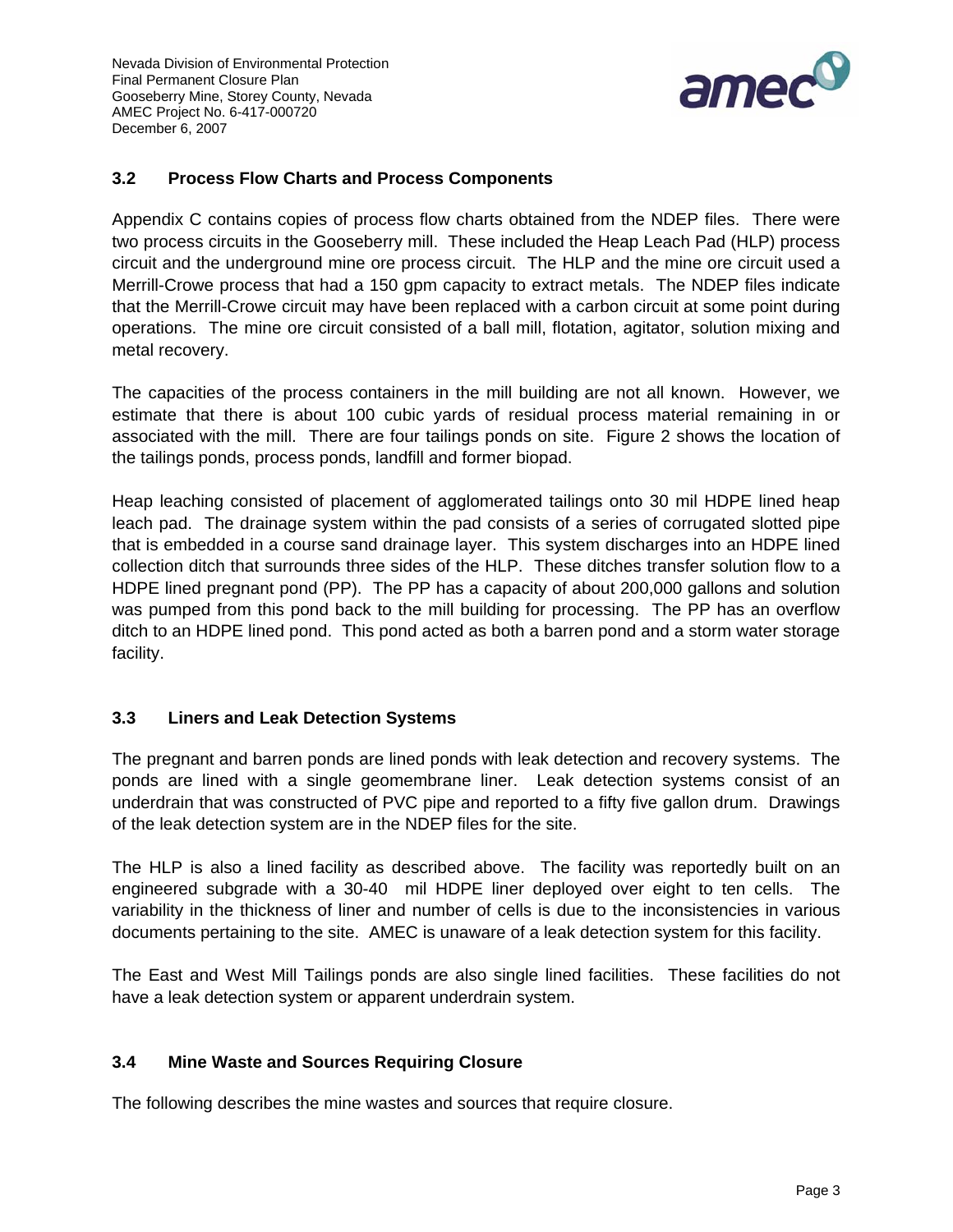

# <span id="page-7-0"></span>**3.4.1 Heap Leach Pad**

The heap leach pad (HLP) shown on Figure 2 and Sheet 2 (Appendix D) is located to the south of the mill complex. According to plans held within the NDEP files it was constructed using 30 but possibly 40-mil HDPE liner and an overlying drainage layer. Agglomerated tailings were placed on the heap leach pad to a stack height of approximately twenty five feet. The agglomerated material consisted of tailings from a large storage facility located to the south of the heap leach pad. This material was mined with a dredge and stockpiled at the northern edge of the facility. This stockpile was called the surge pile (Asemara, 1988) and a significant amount of material is still present in this pile, as shown on the topographic map presented as Sheet 6 in Appendix D. The dredged material was then conveyed to the agglomerator which produced cementitious pellets that reportedly ranged from three eighths of an inch to about an inch in diameter. These agglomerated pellets were then placed on the HLP. An agglomeration flow sheet is located in Appendix C. It is apparent from the present state of the material on the heap leach pad that the durability of the agglomerated pellets was not sufficient.

The present configuration of the HLP allows for ponding of water to the top surface and the generation of leachate during wet periods. Based on the results of leachate sampling from 2006, leachate from the HLP does not meet present discharge standards for cyanide, silver and total dissolved solids.

Two ponds are associated with the HLP, a pregnant pond and a barren/storm pond. According to the Asamera Plan of Operations (APOO, 1988), the pregnant pond has a capacity of 200,000 gallons. However, the present pond has a significant amount of material that has washed into it, causing a significant loss of capacity. The pregnant pond was constructed using 30 mil PVC liner material. A leak detection sump was installed below the pond. A monitoring port consists of a pipe that leads to a 55 gallon drum. This drum is located about 150 feet east of the pond.

The barren/storm pond is located to the south of the HLP. This pond has a capacity of 1.5 million gallons. It was constructed using a 30 mil HDPE liner (Asamera, 1988).

# **3.4.2 Tailings Ponds**

There are four tailings ponds on the mine site. Two of these facilities are lined (East and West Mill Leach Tailings Ponds) and the other two are not (reworked tailings and Asamera tailings). The tailings in the lined facilities will require removal and management. The other two facilities need to also be closed by regrading and capping.

# **3.4.3 Mill Wastes**

As stated above there is approximately 100 cubic yards of waste materials in and immediately adjacent to the mill building. This material consists of partially processed ore.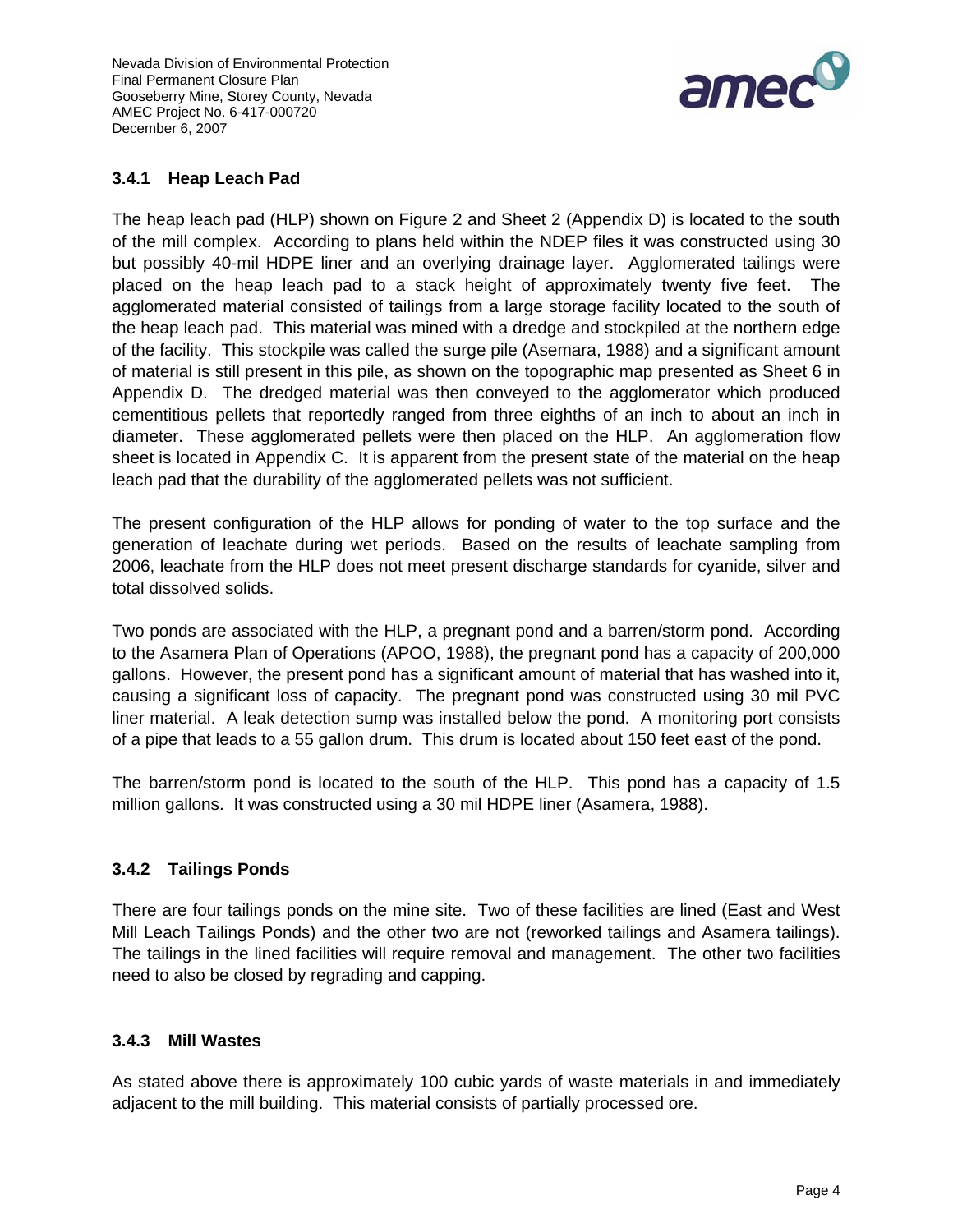

## <span id="page-8-0"></span>**3.4.4 Waste Rock**

The waste rock dump is located to the east of the mine shafts and mill building. The rock sampled and analyzed through the assessment performed by AMEC (refer to Appendix E) indicated that it is relatively benign and could be developed upon.

### **3.4.5 Miscellaneous Mine Wastes**

Drums containing apparent ore/waste rock are located on the north side of the Reagent Storage Building (RSB). This material should be managed along with the mill wastes. South of the RSB is a pallet of samples from the mill. These samples should also be managed as standard waste since the packaging volume is significant. Drill core located in the vicinity of the core shack and explosives bunker should be managed as standard wastes due to the volume of packaging.

## **3.4.6 Jello Pile Wastes**

There is a significant volume (>1,000 cubic yards) of "jello pile" residuals associated with the former location of this named waste pile. It is apparent that either runoff or process water (or combination of both) mobilized cyanide and other chemicals of concern. This material is located in an area that would otherwise be available for redevelopment. Therefore, the material will be removed and placed in a waste containment facility.

### **3.4.7 Petroleum Wastes**

Petroleum contaminated media are located in the vicinity of the former generators, biopad and the above ground fuel storage tanks area. The assessment activities performed by AMEC (refer to Appendix E) did not develop enough data to define the total extent of contaminated media with petroleum concentrations in excess of 100 mg/kg. However, sufficient data was developed to allow for the development of a remediation plan for this material as described herein.

# **3.4.8 Cyanide Mixing Tanks**

Residual material with excessive concentrations of cyanide is present in the cyanide mixing tanks at the site. These tanks are located to the north of the mill building.

# **3.4.9 Landfill**

A landfill is located to the west of the Reworked Tailings (RWT). This landfill consists of at least two cells. The eastern cell has some cover material over it, while the western cell remains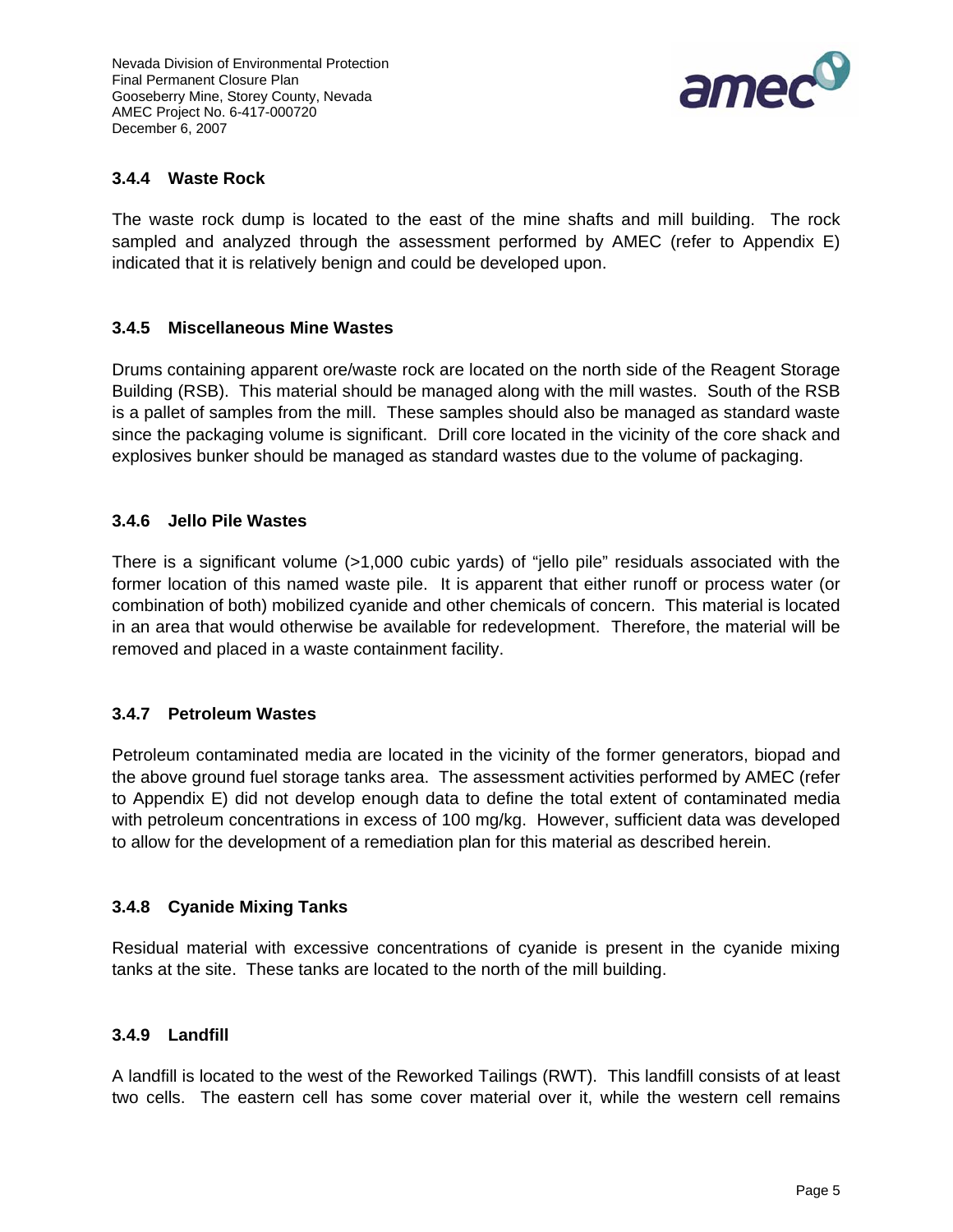

<span id="page-9-0"></span>open. Most of the debris observed in this facility consists of metal scrap, empty drums and containers. According to Mr. Dennis LaPraire (former mine engineer and NDEP employee) the landfill was primarily used for discarding empty containers. Soil samples collected and analyzed in the immediate vicinity of the landfill did not indicate that a significant discharge of analytes assessed for had occurred.

## **3.4.10 Investigative Derived Waste**

Investigative derived waste includes soil and mine waste generated during the investigation performed by AMEC (refer to Appendix E).

## **3.4.11 Miscellaneous Wastes and Contaminant Sources**

There are several contaminant sources on both the private and BLM portions of the site. A brief description of each of these is presented below.

### **Private Land**

- a. Acid Batteries A stockpile of acid batteries is located in a boneyard area between the decline shaft and the water tanks.
- b. Asbestos Containing Building Materials There are twenty fixed buildings on site. Many of the buildings are of metal construction with concrete foundations. However, a number of buildings have building materials that do not consist of metal, glass, wood or plastic. These materials are all suspected of containing asbestos and will require analysis and potentially abatement prior to demolition. Asbestos may also be associated with the onsite trailers and mechanical equipment such as hoist brakes and electrical panels.
- c. Transformers The Reagent Storage Building (RSB) contains five non-mounted electrical transformers. The dielectric fluid in the transformers is not PCB containing. A downed transformer is also located in the lined ditch between the pregnant pond and barren/storm pond.
- d. Waste Filters and Crucibles A round lined waste container is located to the north of the RSB. This facility contains waste filters and crucibles. These materials will require disposal in a Class I waste facility.
- e. Lead Based Paint Given the potential age of many of the structures onsite, it is likely that they have lead based paint coated surfaces.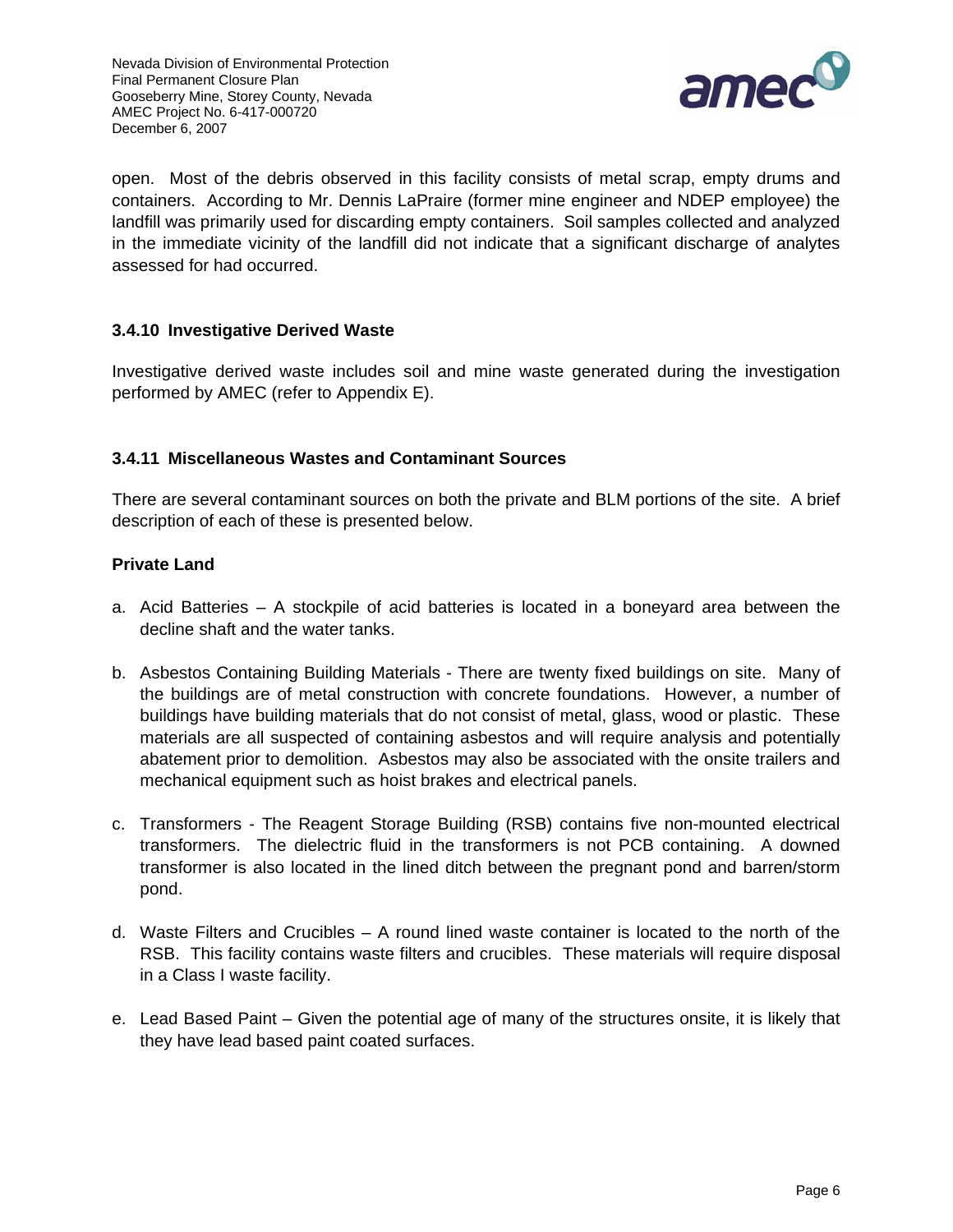

### <span id="page-10-0"></span>**BLM Land**

The following items of concern were noted on BLM Land. Although the Brownfields program provides for private/local government assessment and remediation funding these items are mentioned herein since they are a part of the overall mine site environment and will require closure/removal actions.

- a. Drums There are numerous drums of mine wastes and chemicals located on the northern portion of the site. These drums of materials should be characterized and properly managed
- b. Fuel Tank An apparent above ground fuel tank is located to the east of the laboratory building. This tank will be removed along with the contaminated soil associated with it.
- c. Open Dump The northern portion of the site contains four shacks and a couple of trailers. An open dump is located to the north of a cluster of three shacks. The surface of the dump is characterized by what appears to be primarily household type wastes with some industrial waste. Numerous debris piles are also associated with this area of the site. The materials in the dump and debris piles should be removed and disposed of at a permitted facility.
- d. Septic Tanks Septic tanks are known to exist in association with the Shower, Administration and Laboratory Buildings. These facilities will need to be closed per Storey County requirements. The laboratory septic system should be assessed for the discharge of hazardous pollutants.

### **3.5 Well Logs**

AMEC understands that test wells and exploration borings were installed at the mine site. However, we do not have logs for all the wells or borings. A search of available logs from the Nevada Division of Water Resources Web Site revealed no logs for this site or associated sections of land.

# **4. SOURCE CHARACTERIZATION PROGRAM**

AMEC conducted a site characterization study for NDEP. A copy of the report is presented in Appendix E.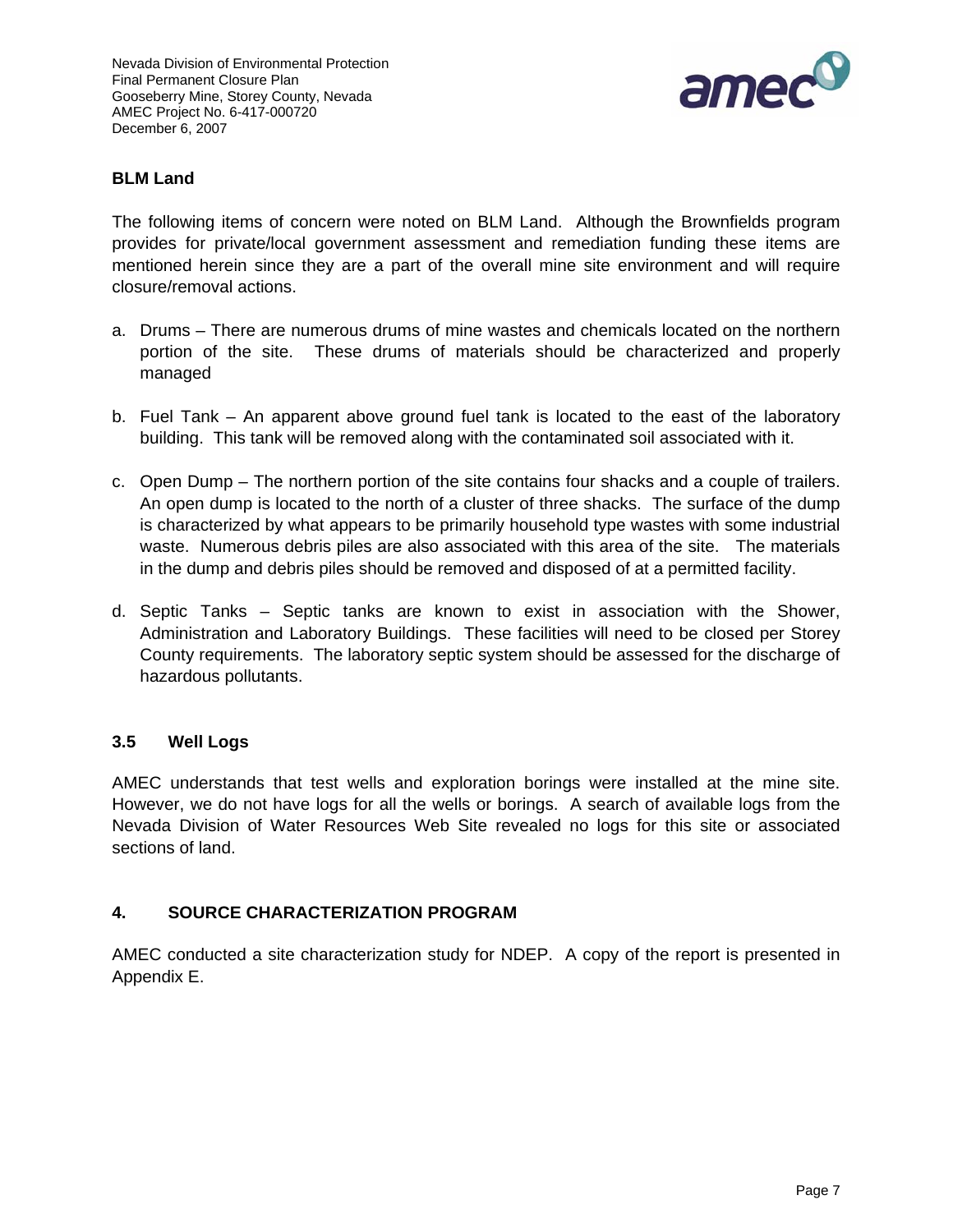

## <span id="page-11-0"></span>**5. INDIVIDUAL SOURCE STABILIZATION PROGRAM**

#### **5.1 Waste Rock**

Although the waste rock analyzed during the characterization study performed by AMEC appears to have the potential to generate a leachate that does not meet drinking water standards for all analytes listed as Profile II parameters, it is relatively benign material. Presently, the Reagent Storage Building exists on the waste rock dump and the exposed slopes of the dump appear to be relatively stable. Also, the topographic profile of the dump is relatively flat (3 to 4 percent grade with a middle slope break). Given that the desire of Storey County is to have the site redeveloped as an industrial property, the waste rock dump could be incorporated into site redevelopment plans. These plans should include development of an impervious surface over the dump (parking area) with drainage that is contained until it is routed completely off of the facility. Further geotechnical assessment is required for the design of a parking area or other use of the waste rock dump as redeveloped land. This assessment will need to focus on identifying the eastern limits of the dump and its overall characteristics. In the event that the waste rock dump is not utilized in this manner, an alternative proposal will need to be submitted to the NDEP.

#### **5.2 Mine Shafts**

Appendix F presents a conceptual closure plan for the two mine shafts on site. The plan includes the design of structural plugs that can be installed in the shafts once the infrastructure around them has been removed. Implementation of this plan or an updated version should allow for redevelopment of the site over the top of these features.

# **5.3 Heap Leach Pad (HLP)**

### **5.3.1 Capping Approach**

Appendices D and G contain plans and specifications for the closure of the HLP. This plan is atypical of many pad closures since the pad retains the potential to generate a leachate that has excessive concentrations of cyanide as well as silver and other constituents. In addition, the HLP closure plan has to consider the existing waste containment cells within it. These cells hold wastes previously interred by the BLM. These wastes include those from the mill leach tailing pond and Jello Pile waste. The proposed capping plan also includes the placement of tailings from the two MLTP ponds.

In general terms, the top of the heap leach pad will be re-graded to minimize the potential for ponding of meteoric water. Care shall be taken during grading operations not to disturb the existing waste containment cells (SRK, 2004). Tailings from the mill leach tailings ponds (MLTPs) will be placed on the western portion of the pad where percolation trenches currently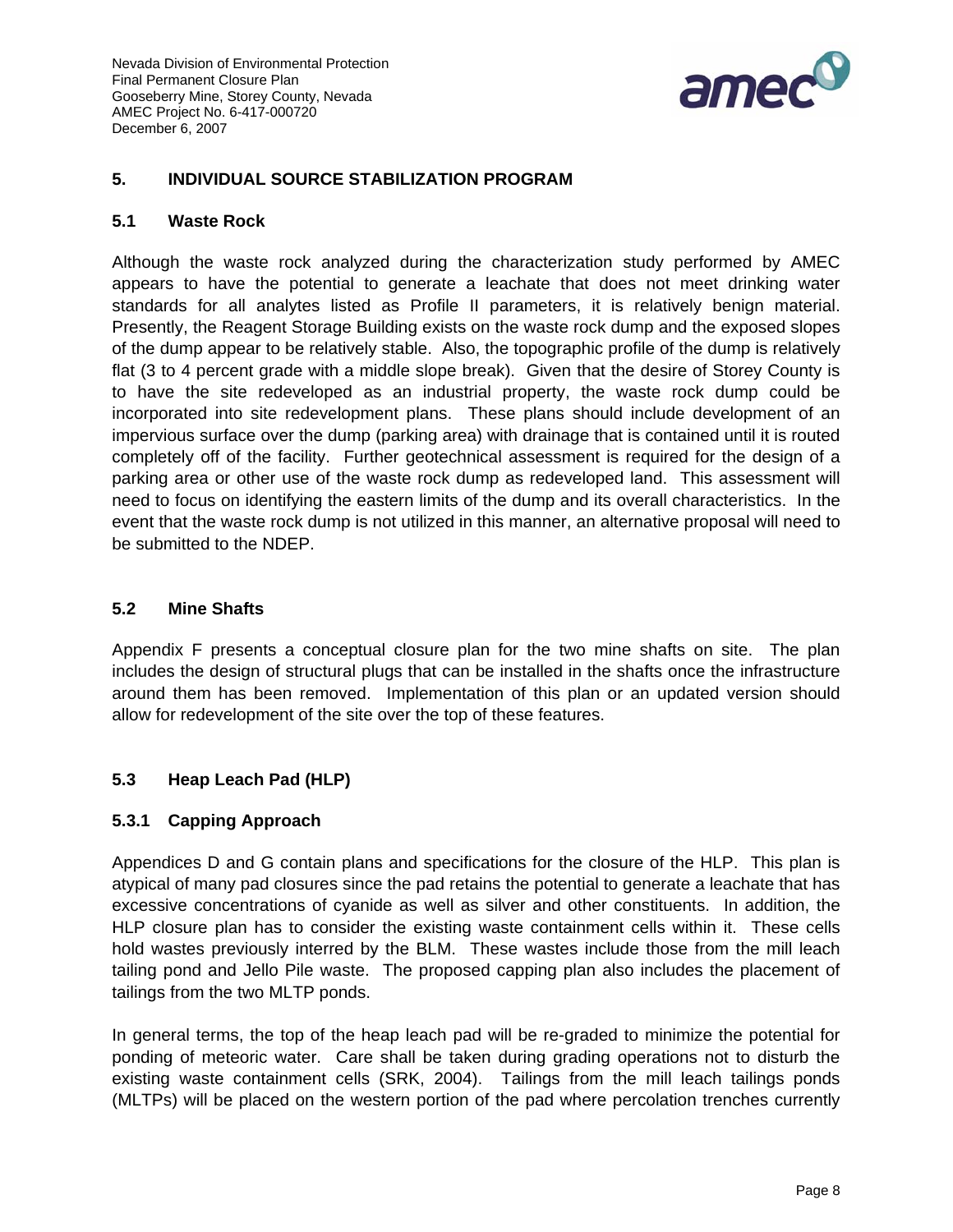

<span id="page-12-0"></span>exist. Tailings from the Reworked Tailings and Asamera Tailings ponds will be used to buttress the HLP and provide side slopes that extend from the current 1:1 (horizontal:vertical) form to a 3:1 slope. Once the buttress material has been placed, the entire surface of the HLP shall be compacted to minimize the potential for percolation of meteoric water into the waste. A final cover of two feet of soil will be used to cap the entire facility. This approach allows for the wastes encapsulated at the top of the pad to remain undisturbed while providing a surface that has better surface water drainage and is more resistive to erosion. Establishment of vegetation on the HLP will follow BLM guidance regarding application, seed mix and maintenance.

The perimeter ditches surrounding the existing pad will be re-established and the potential leachate generated from the HLP will be directed to a relined barren pond (Evaporation Pond).

# **5.3.2 Pregnant Pond**

About a third of the pregnant pond capacity has been lost due to sedimentation. This equates to about 300 to 350 cubic yards of material. This material will be removed from the pond and placed on the heap leach pad as part of the closure operations. The existing liner will be removed and disposed of in a landfill. The pond excavation will be backfilled with compacted fill and the natural drainage path from the HLP to the barren pond will be re-established. Backfill specifications are presented in Appendix G.

# **5.3.3 Barren Pond (Evaporation Pond)**

The barren pond will be relined with 80-mil HDPE geomembrane. This pond will serve as an evaporation pond that will receive incidental leachate from the HLP. This leachate will not be directly open to the atmosphere. It will be within a matrix that consists of geotextile, tailings and rock to allow for evaporation but not exposure of the leachate to human or animal contact.

# **5.3.4 Diversions**

Appendices D and G contain plans and specifications for diversion structures that will route storm water around the HLP and other waste management facilities.

# **5.4 Tailings Impoundments**

As stated above there are four tailings impoundments that exist on the site. They include the east and west mill leach tailings ponds (MLTPs), the reworked tailings pond and the Asamera Pond. The MLTPs will both be closed using a removal and disposal approach. While the other ponds will be closed in place. The work to be performed on these facilities is based on their individual characteristics.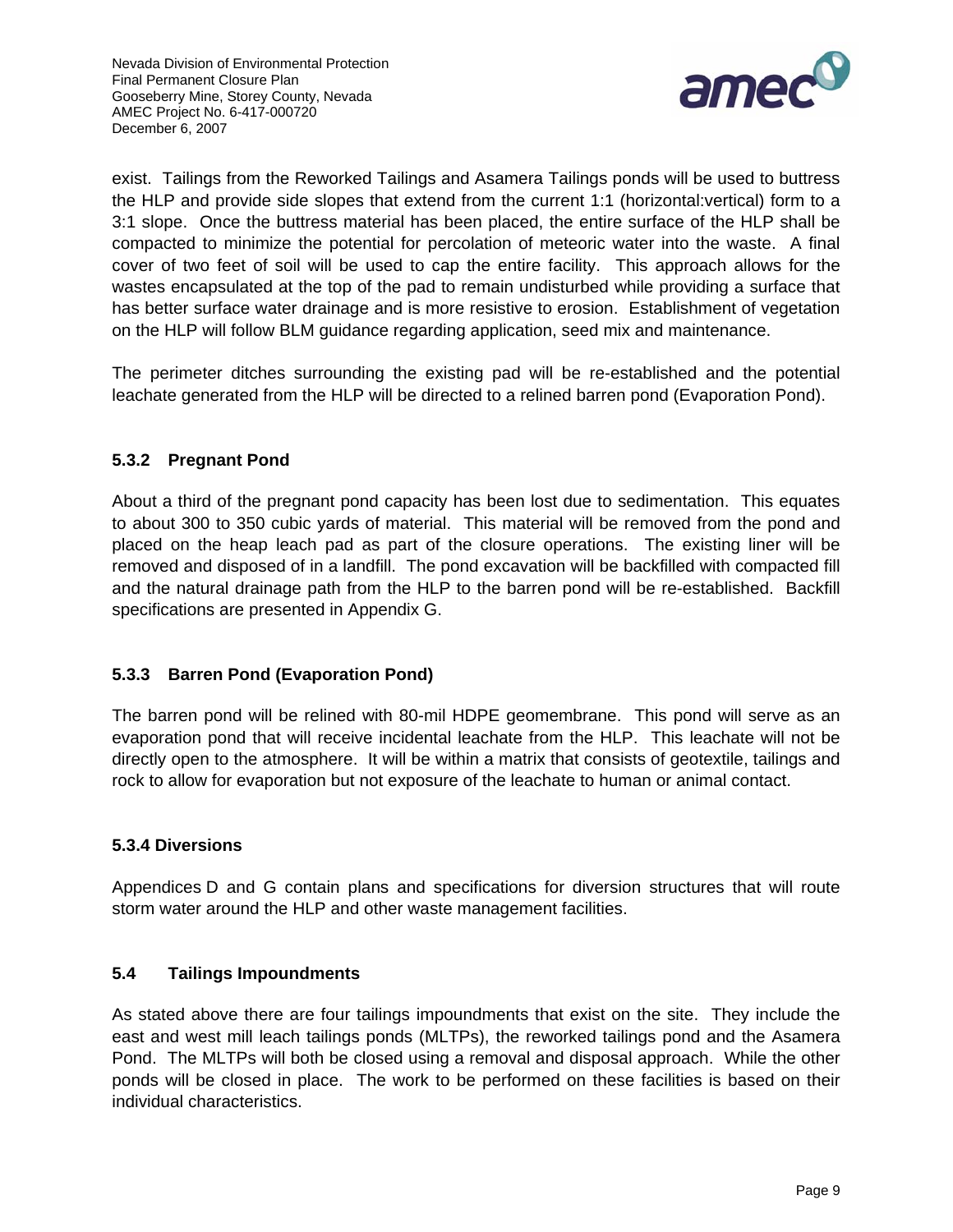<span id="page-13-0"></span>Nevada Division of Environmental Protection Final Permanent Closure Plan Gooseberry Mine, Storey County, Nevada AMEC Project No. 6-417-000720 December 6, 2007



## **5.4.1 Mill Leach Tailings Ponds**

As described in Section 5.3, the material in the MLTPs will be placed on the heap leach pad. Liner materials will be removed from the ponds and disposed of in an off-site landfill. Soil below the liners will be observed for evidence of staining from leakage of process water. In the event that no apparent leakage is observed the excavations will be backfilled. If apparent leakage is observed, then samples of the stained material will be obtained and analyzed for Profile II constituents. Contaminated media, if encountered, will be addressed under an amendment to this closure plan.

# **5.4.2 Reworked Tailings Pond and Landfill**

Material from the reworked tailings pond will be removed and placed against the sides of the HLP to establish a slope that is more resistant to erosion. The present surface topography of this area is very hummocky with significant depressions. These depressions hold meteoric water that may percolate through the material and form a leachate of undesired water quality. Therefore, the existing dam material will be pushed down to allow for positive drainage of the area. The residual material (post mining for HLP closure fills) will be covered with two feet of growth media. Establishment of vegetation on the Reworked Tailings Pond and landfill will follow BLM guidance regarding application, seed mix and maintenance. Appendix D contains a grading plan for these facilities.

Following grading activities, vegetation shall be established to increase evapotranspiration and stabilize the soil. A seed mix that contains seed from fast growing plants as well as long term successive species as approved by the BLM shall be applied to the reclaimed area.

# **5.4.3 Asamera Tailings Pond (ATP)**

The ATP will be closed by establishing a flatter downstream slope on the dam and a storm water diversion channel along the south side of the facility. Grading plans for this facility are located in Appendix D. Once grading is completed, a BLM approved reclamation seed mix shall be applied per applicable means.

### **5.5 Jello Pile Residuals**

The impacted material resulting from the migration of leachate from the Jello Pile was not fully assessed. The prescribed closure for this material consists of the following.

1. Over excavate the area assessed by AMEC at least five feet horizontally and vertically in each direction. Following excavation, resample the remaining material at the bottom of the excavation at approximate primary compass points and the center of the excavation bottom.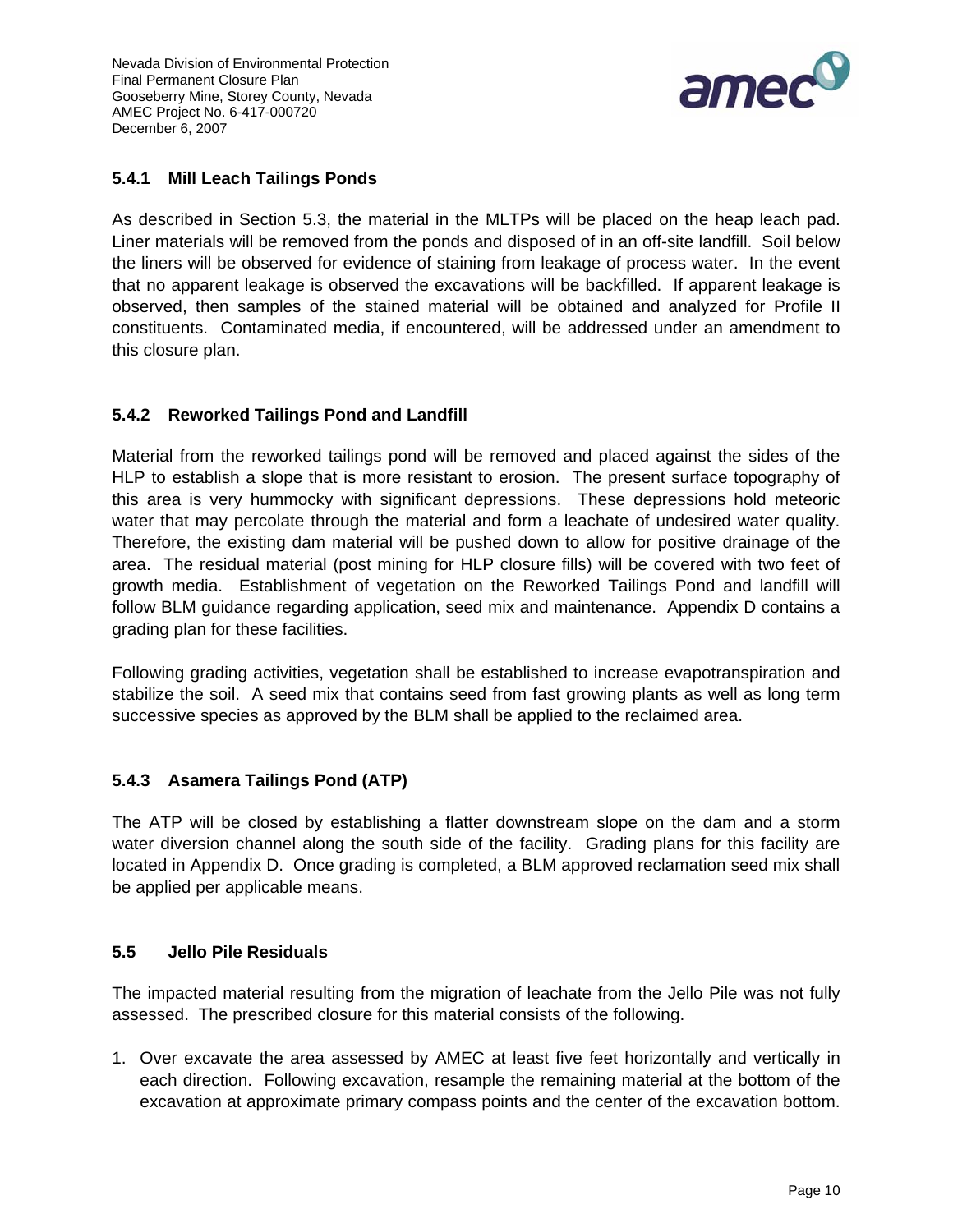

<span id="page-14-0"></span>The samples shall be analyzed for Profile II constituents and the results of the analyses shall be used to determine if additional excavation of material is warranted.

- 2. Excavated material shall be stockpiled on and encapsulated with Visqueen until the final volume of material is known. The volume of excavated contaminated material should be assessed via survey.
- 3. Since it is known that there is at least 1,000 cubic yards of excessively contaminated material associated with this location it has been concluded that there is not sufficient room on the HLP for disposal. Therefore, an alternative waste containment cell is proposed. The east Mill Leach Tailings Pond (MLTP) could be encapsulated, thus saving room on the HLP for Jello Pile residual wastes. However, there are several reasons for proposing the alternative method of waste management as follows:
	- a. The east MLTP location conflicts with the overall plan of regrading the HLP and establishment of surface water diversion and drainage.
	- b. The age and type of construction for the MLTPs liners may have lead them to be compromised.
	- c. The concentration of contaminants associated with the materials in the MLTPs is generally greater and of a higher environmental threat than the Jello Pile residuals. Therefore, we would be placing all like materials on the HLP.

The Jello Pile residuals containment cell shall be designed as an amendment to this plan and shall consist of a fully lined/encapsulating containment cell. General specifications for the design and construction of this waste containment cell are presented in Appendices D and G.

### **5.6 Mill and Miscellaneous Mine Wastes**

There are mine wastes present in tanks, vats and holding facilities within and associated with the Mill Building. There are also mine wastes located immediately south and north of the Reagent Storage Building (RSB). The material within and associated with the Mill should be removed and placed on the heap leach pad along with the mill leach tailings. Material located in drums to the north of the RSB shall also be placed on the heap leach pad and the drums discarded as standard waste. The wastes south of the RSB primarily consist of bagged samples of material from the Mill that were apparently for assay. These materials should be disposed of with the Jello Pile residuals. By placing these materials with the Jello Pile residuals the packaging will not interfere will compaction efforts that are required for the materials placed on the HLP.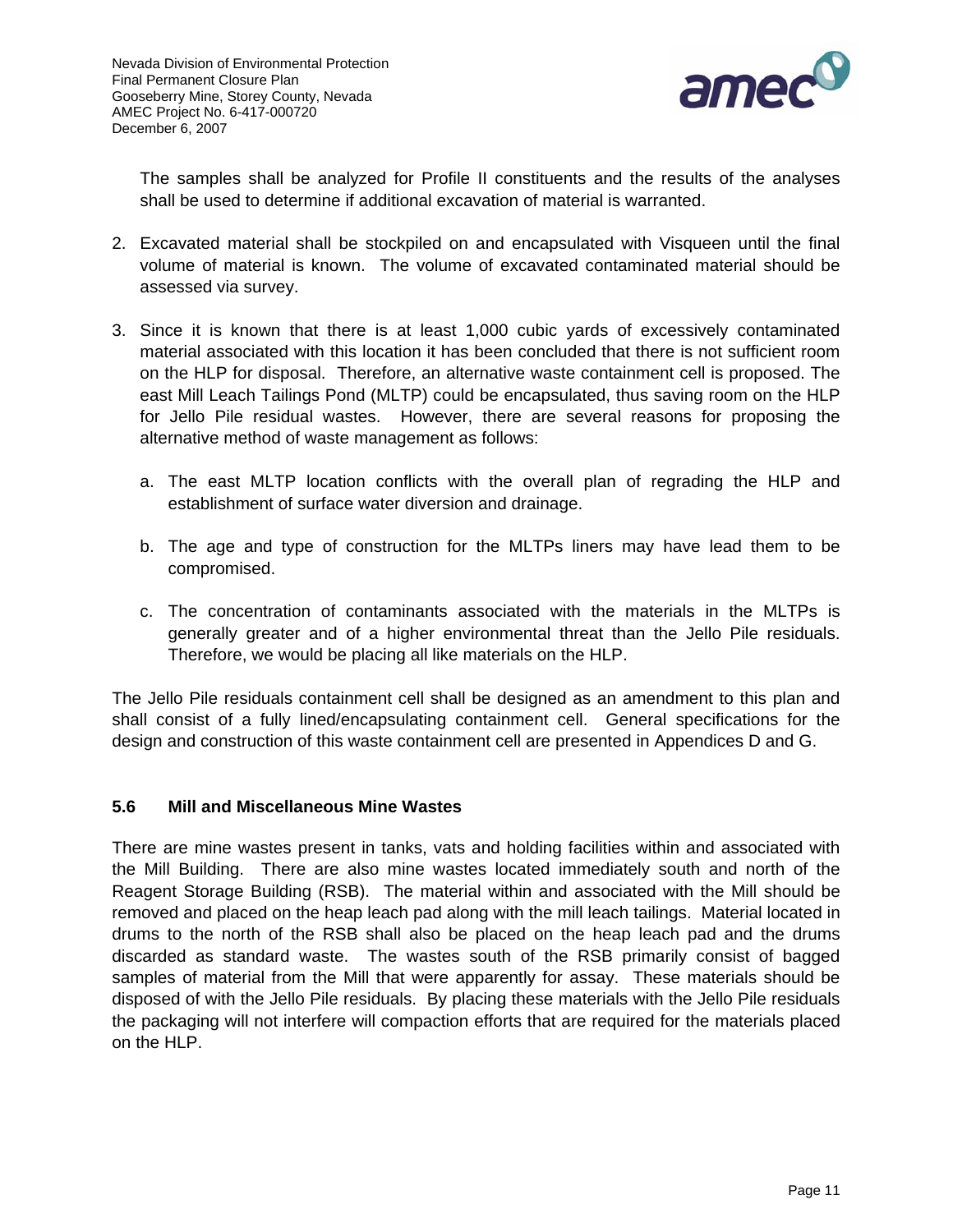<span id="page-15-0"></span>Nevada Division of Environmental Protection Final Permanent Closure Plan Gooseberry Mine, Storey County, Nevada AMEC Project No. 6-417-000720 December 6, 2007



### **5.7 Petroleum Wastes**

Above ground fuel storage tanks shall be removed from the site and disposed of in accordance with applicable regulations and fire codes. Petroleum contaminated soil with a concentration in excess of 100 mg/kg of Total Petroleum Hydrocarbons as assessed using EPA Method 8015 modified shall be removed from the site and disposed of at a appropriately permitted facility. The Lockwood Landfill is one of such facilities that is local to the site. Petroleum contaminated soils were identified in association with the above ground fuel storage tanks located to the south east of the Mill Building, the former biopad, and the generator facility to the west of the Mill Building. Petroleum stained soils were also observed on the BLM portion of the site associated with the compressor building and an aboveground fuel tank located to the east of the laboratory and south of the maintenance building.

Following removal of the apparent petroleum contaminated soil, confirmation samples shall be obtained and analyzed in order to demonstrate that the excessively contaminated soil has been removed from each of the impacted areas. Excavated areas shall be backfilled with clean fill and the fill should be placed in compacted lifts such that these areas can be redeveloped. See Appendix G for backfill specifications.

#### **5.8 Cyanide Mixing Tanks**

The residual material in the cyanide mixing tanks shall be removed. This includes a 55 gallon drum of material located immediately south of the tanks. The tanks will then be triple rinsed and the rinsate collected for disposal. All residuals and rinsate shall be disposed of at an appropriately permitted facility. Once the tanks have been cleaned they can then be transported for disposal or recycling.

#### **5.9 Miscellaneous Wastes**

The following describes removal and disposal actions to take place regarding the miscellaneous wastes described in Section 3.

- a. Acid Batteries and Transformers Acid batteries and transformers shall be removed from the site and either disposed of through recycling or disposed of at a facility permitted to accept these waste streams.
- b. Waste Filters and Crucibles These materials should be removed from the site and disposed of at a permitted facility.
- c. Hazardous Building Materials As stated above there are twenty buildings on site-not counting at least four trailers. Prior to demolition of these structures, a survey shall be performed to assess for asbestos containing building materials (ACBMs). If the buildings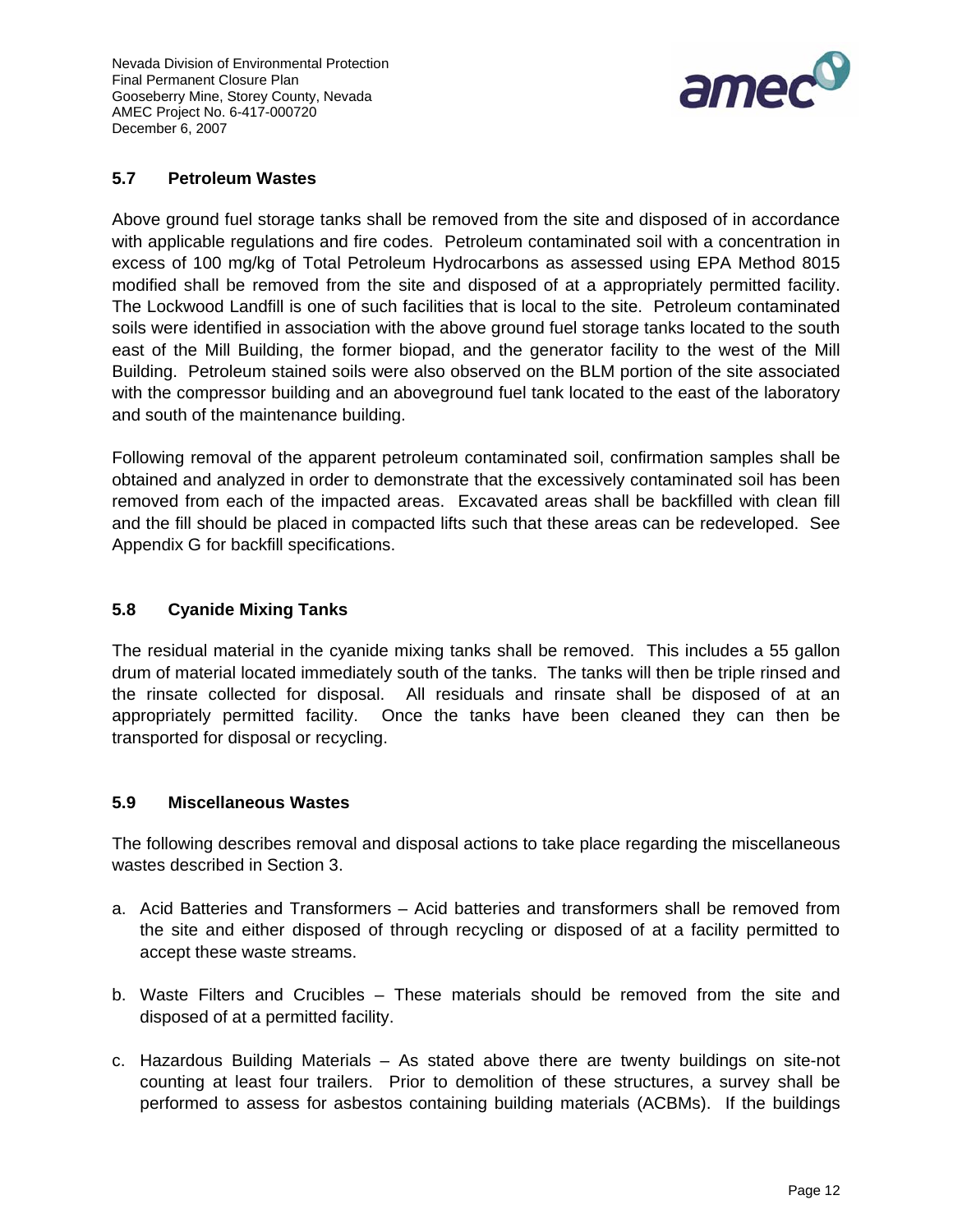

<span id="page-16-0"></span>are to be demolished whereby, grinding or torching of paint is a part of the process, then a lead based paint assessment is also needed. Prior to demolition, ACBMs requiring removal/abatement shall be removed by a licensed abatement contractor under the supervision of an asbestos consultant. Regulated asbestos containing wastes shall be disposed of in a permitted facility following appropriate procedures and regulations.

 Lead based paint may remain on building materials that are disposed of or reused. However, grinding and sand blasting related activities will generate a regulated lead waste. In addition, cutting paint coated materials with a torch or burning paint off of surfaces will generate lead fumes. If these types of practices are proposed during the demolition of the buildings, a lead based paint assessment will need to be performed. Based on the results of this assessment special waste management and health and safety protocols will need to be followed in order to remain compliant with applicable regulations.

- d. Septic Tanks Septic Tanks shall be closed per Storey County requirements. Wastes removed from the laboratory septic system shall be analyzed for cyanide and TCLP 13 RCRA primary metals as well as any other analysis required by Storey County or regulatory authority. In the event that the results of these analyses indicate that the septic material is hazardous it shall be disposed of in a permitted facility.
- e. North Dump Material in the north dump (associated with the shacks at the north end of the site) shall be removed and disposed of at a permitted landfill. During removal of the waste, a Nevada Certified Environmental Manager shall be present to assess the material for items that may be considered as hazardous wastes. If identified, these potentially hazardous wastes shall be managed appropriately.
- f. Investigative Derived Waste Labeled containers of investigative derived wastes were stockpiled at the heap leach pad. None of the materials assessed are considered to be hazardous wastes. Therefore, those materials may be placed on the heap leach pad along with other wastes to be deposited there.

# **6. PROCESS FACILITIES**

Process facilities at the Gooseberry Mine include the Crusher Plant, Mill and Laboratory. Section 5 includes discussions regarding the removal of process wastes associated with the Mill and Laboratory septic system. AMEC conducted a brief tour of the laboratory in 2006. During that tour no significant inventory of reagents or chemicals were noted. However, prior to demolition of the laboratory, the facility should be inspected for chemicals.

The refinery portion of the Mill building has been stripped of plates, chemical baths and related equipment. No further assessment is suggested for this portion of the process facilities.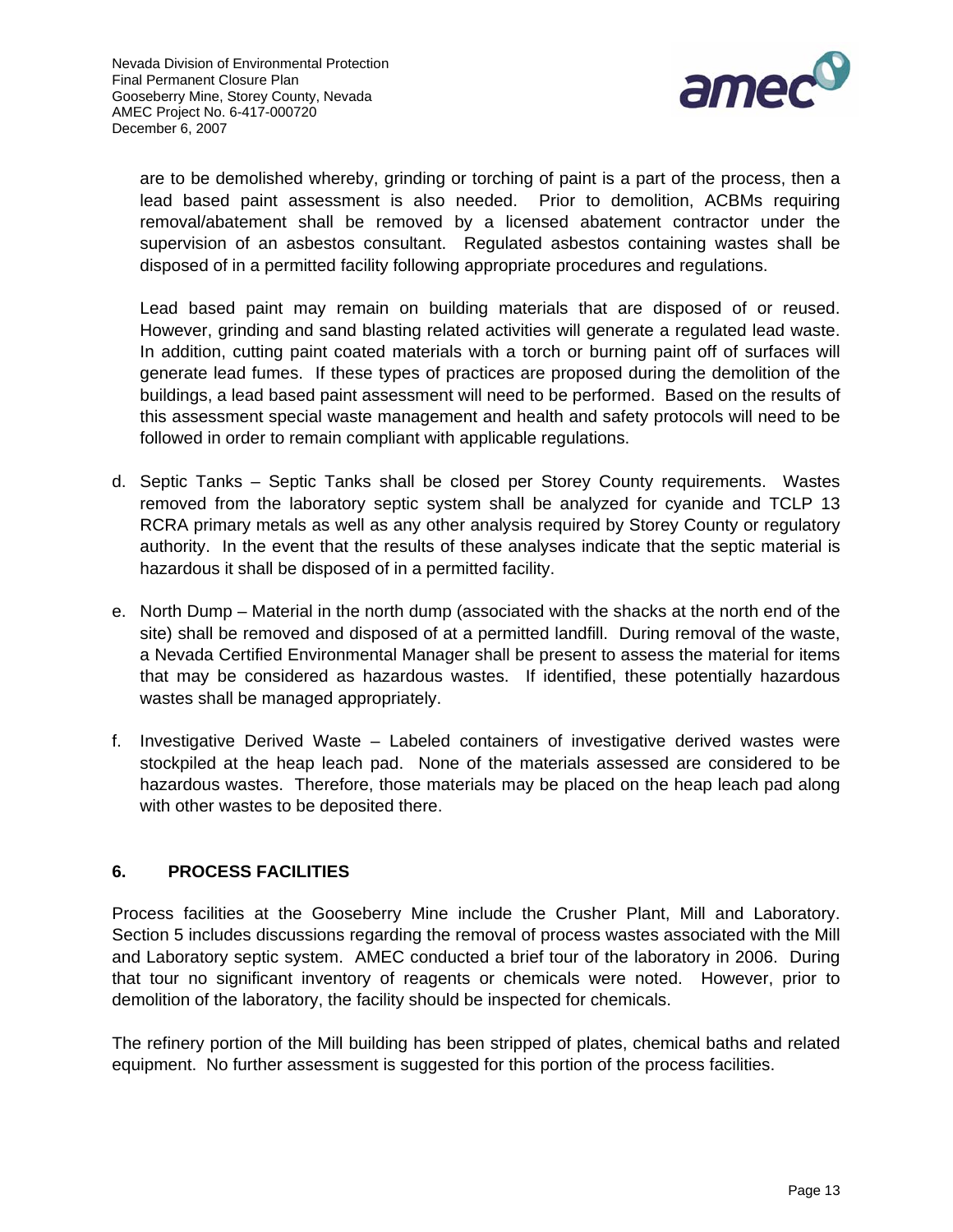

# <span id="page-17-0"></span>**7. ANCILLARY BUILDINGS**

The ancillary buildings and facilities at the site will be demolished. These facilities include water tanks, explosives magazine, conveyors and storage bins. Foundations will need to be removed in order to make way for redevelopment. Section 5 presents a discussion regarding the assessment and management of hazardous building materials (lead paint and asbestos) that may be present in these structures.

There may be salvage value in the steel structures. Therefore, AMEC does not wish to specify how the demolished buildings will be disposed of.

The power and water to the facility has long been removed. However, some water pipe remains on the surface.

The north wooden head frame and the shacks located on BLM Land may be considered historic structures. Removal of these structures should be coordinated through the State Historic Preservation Office.

### **8. SOURCE STABILIZATION**

The closure activities described in Section 5 provide a means of stabilizing the waste materials at the site. Through regrading, encapsulating, capping, and contouring the waste materials, direct infiltration of meteoric water will be significantly reduced.

The heap leach pad has the greatest potential to generate leachate. Recontouring of this facility and placement of cover soil will minimize the potential for the formation of leachate. Analysis of samples by SRK, Inc. (SRK, 2004), indicates that the material on the HLP has a permeability of  $2.3x10^{-6}$  cm/s. Provided that the top of the HLP is recontoured to shed water rather than pond water, as it presently does, the potential for leachate formation is minimized. Although it is minimized the potential exists for some leachate to form. For this reason, the present Barren Pond will be converted to an evaporation pond that will receive leachate from the HLP should it produce any following implementation of this plan.

Other mine waste sources (tailings and waste rock) should not impact waters of the state based on the following. Assessment activities performed to date indicate that degradation to soil in the immediate vicinity of these materials has not occurred. Also, the depth to permanent groundwater is at least 500 feet. The groundwater that does exist in the subsurface is not of sufficient quantity to provide a beneficial use. For this reason, a water pipeline was constructed from the Truckee River to provide water during operations at the mine.